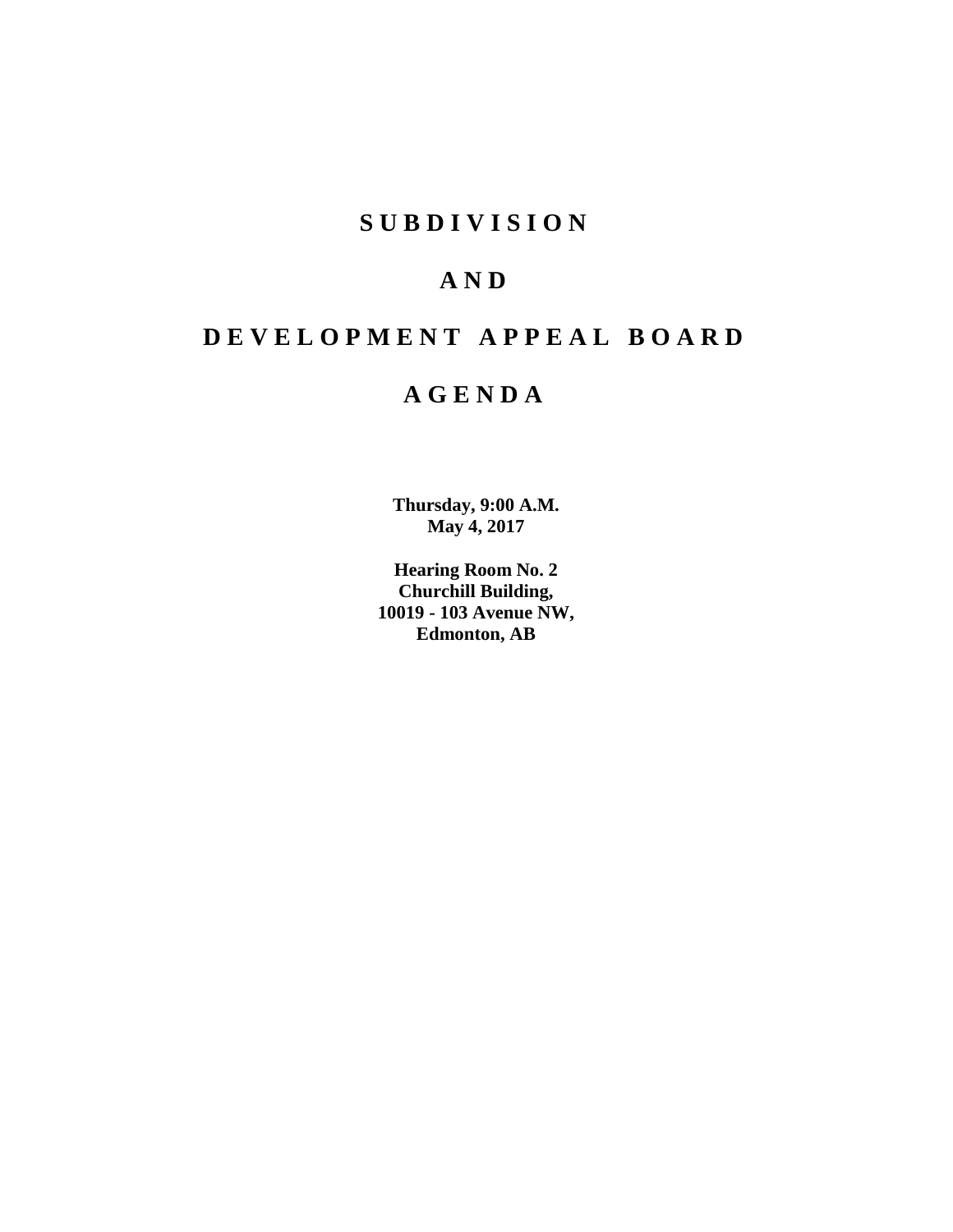## **SUBDIVISION AND DEVELOPMENT APPEAL BOARD HEARING ROOM NO. 2**

| 9:00 A.M.    | SDAB-D-17-082 |                                                                                                                              |
|--------------|---------------|------------------------------------------------------------------------------------------------------------------------------|
|              |               | Add Minor Alcohol Sales as an Accessory Use to an<br>existing Creation and Production Establishment.<br>(STRATHCONA SPIRITS) |
|              |               | 10122 - 81 Avenue NW<br>Project No.: 242085428-001                                                                           |
| <i>NOTE:</i> |               | Unless otherwise stated, all references to "Section numbers" in this Agenda                                                  |

*refer to the authority under the Edmonton Zoning Bylaw 12800.*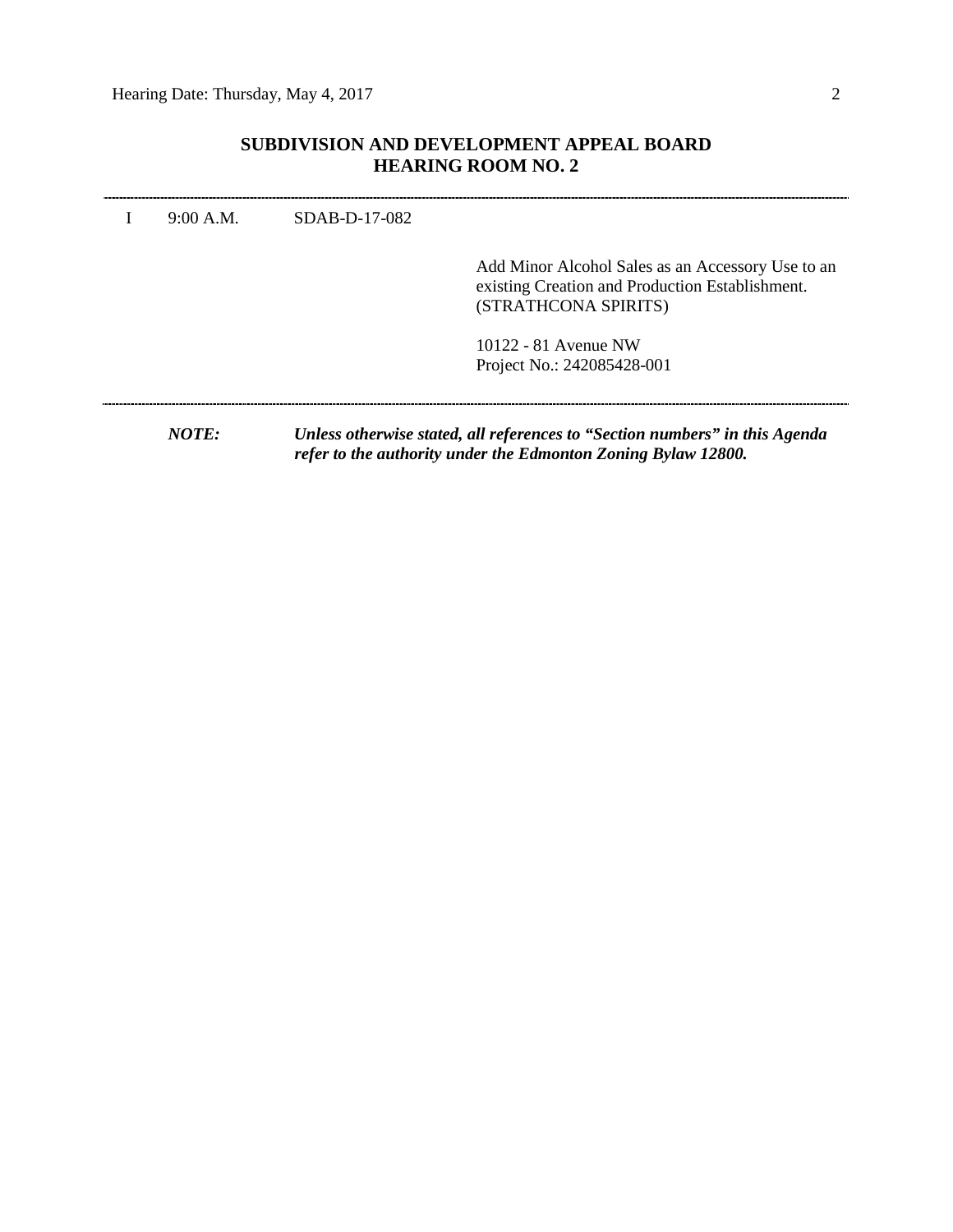#### **ITEM I: 9:00 A.M. FILE: SDAB-D-17-082**

#### AN APPEAL FROM THE DECISION OF THE DEVELOPMENT OFFICER

APPELLANT:

APPLICATION NO.: 242085428-001

APPLICATION TO: Add Minor Alcohol Sales as an Accessory Use to an existing Creation and Production Establishment. (STRATHCONA SPIRITS)

DECISION OF THE DEVELOPMENT AUTHORITY: Refused

DECISION DATE: April 6, 2017

DATE OF APPEAL: April 11, 2017

MUNICIPAL DESCRIPTION OF SUBJECT PROPERTY: 10122 - 81 Avenue NW

LEGAL DESCRIPTION: Plan I Blk 60 Lot 19

ZONE: DC1 (15813) Direct Development Control

Provision (incorporating by reference the development regulations of the CB2 General Business Zone)

OVERLAY: Pedestrian Commercial Shopping Street Overlay (incorporated by reference)

STATUTORY PLAN: Strathcona Area Redevelopment Plan

#### *Grounds for Appeal*

The Appellant provided the following reasons for appealing the decision of the Development Authority:

My appeal is based on the belief that the refusal does not follow the intent of City Council and that the reason for refusal was, while applicable, not intended for this type of operation.

I would like to share the opinion that: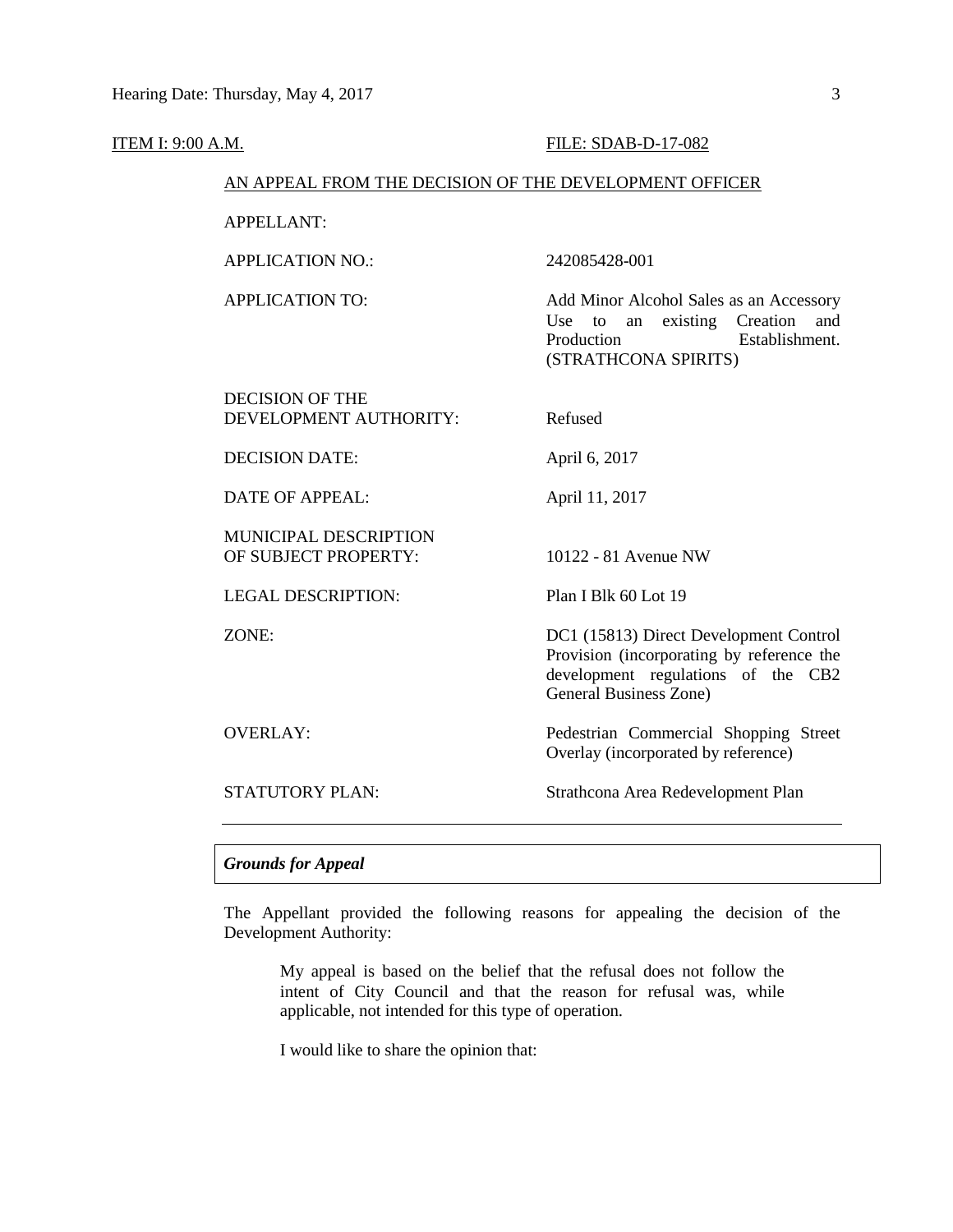- 1) The 500m rule was not intended for type of alcohol sales, this operation bears no resemblance in either clientele, operation, appearance or hours to other alcohol sales establishments.
- 2) Further to 1), the usage should arguably not have required to be classified as 'alcohol sales' but to continue simply as 'Creation and Production' exclusively within which classification permits retail sales of products produced onsite.
- 3) The usage of the space as an interactive store is very much in alignment with the councils intent to preserve the unique architectural character of the area. In fact, the corks of our bottles are graced with the facade of our building. It will also drive pedestrian and bike traffic through the area. We will be included on the weekly circuit of Edmonton Food Tours if go into operation.
- 4) We will present to the SDAB overwhelming support of adjacent and abutting neighbours, as well as community groups. [content unedited; formatting altered for clarity]

### *General Matters*

#### **Appeal Information:**

The *Municipal Government Act*, RSA 2000, c M-26 states the following:

#### **Grounds for Appeal**

**685(1)** If a development authority

- (a) fails or refuses to issue a development permit to a person,
- (b) issues a development permit subject to conditions, or
- (c) issues an order under section 645,

the person applying for the permit or affected by the order under section 645 may appeal to the subdivision and development appeal board.

#### **Appeals**

- **686(1)** A development appeal to a subdivision and development appeal board is commenced by filing a notice of the appeal, containing reasons, with the board within 14 days,
	- (a) in the case of an appeal made by a person referred to in section 685(1), after
		- (i) the date on which the person is notified of the order or decision or the issuance of the development permit, or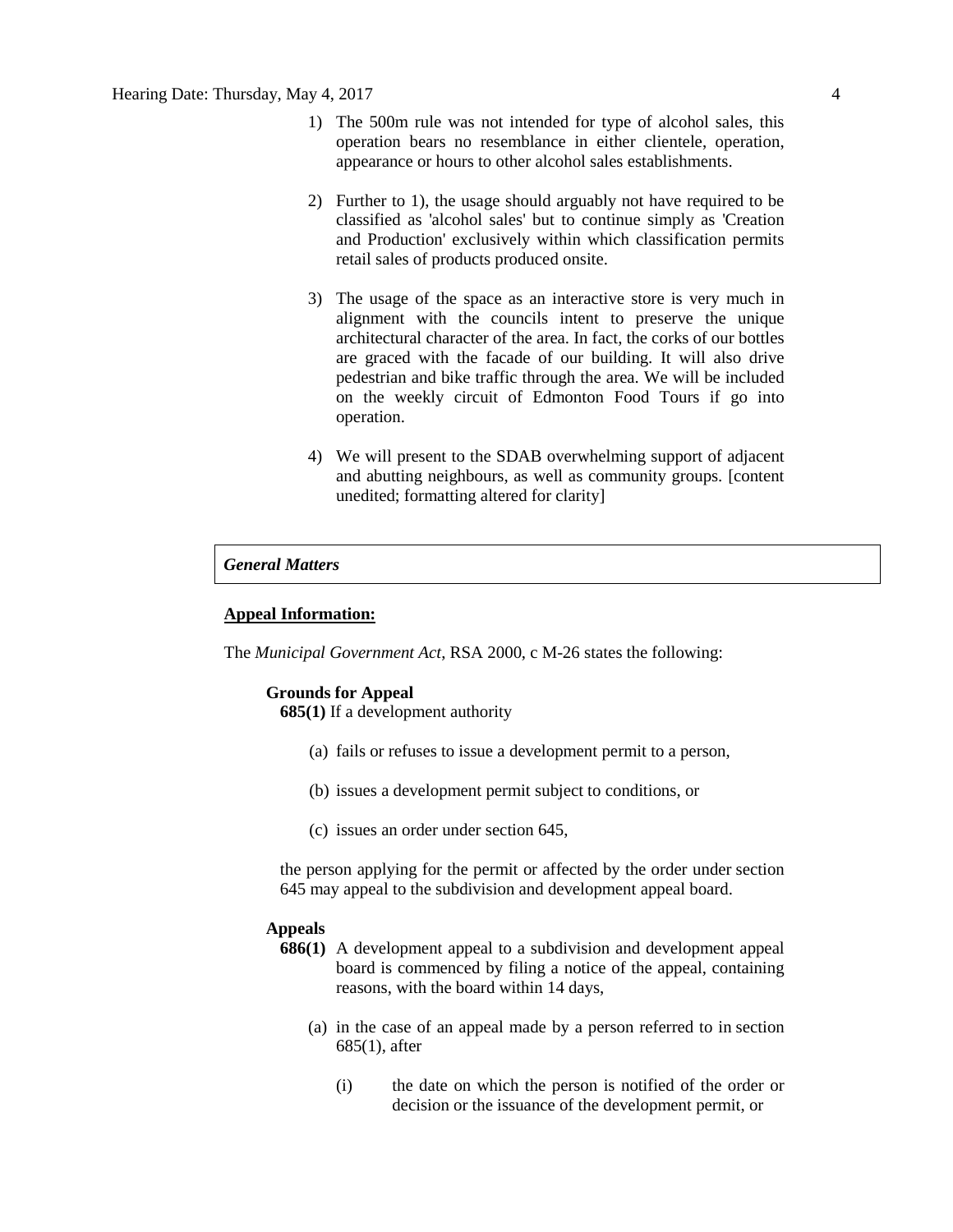The decision of the Development Officer is dated April 6, 2017. The Notice of Appeal was filed on April 11, 2017.

#### **Direct Control Districts**

The *Municipal Government Act* states:

…

#### **Designation of direct control districts**

**641(1)** The council of a municipality that has adopted a municipal development plan, if it wishes to exercise particular control over the use and development of land or buildings within an area of the municipality, may in its land use bylaw designate that area as a direct control district.

**(2)** If a direct control district is designated in a land use bylaw, the council may, subject to any applicable statutory plan, regulate and control the use or development of land or buildings in the district in any manner it considers necessary.

**(3)** In respect of a direct control district, the council may decide on a development permit application or may delegate the decision to a development authority with directions that it considers appropriate.

**(4)** Despite section 685, if a decision with respect to a development permit application in respect of a direct control district

- (a) is made by a council, there is no appeal to the subdivision and development appeal board, or
- (b) is made by a development authority, the appeal is limited to whether the development authority followed the directions of council, and if the subdivision and development appeal board finds that the development authority did not follow the directions it may, in accordance with the directions, substitute its decision for the development authority's decision.

#### **General Provisions from the DC1(15813) Direct Control Provision:**

Section 2 of DC1(15811) states, in part: "This Provision applies to those lots… located on 81 Avenue between 101 and 102 Streets". The proposed development is located at 10122 – 81 Avenue NW.

Section 1 of DC1(15811) states that the **Purpose** of this direct control district is:

… to preserve the unique architectural character of a portion of 81 Avenue, provide for new commercial and compatible mixed use development opportunities and if possible preserve the view of the historic Canadian Pacific Railway (CPR) station to the west. This provision creates a unique pedestrian commercial shopping district while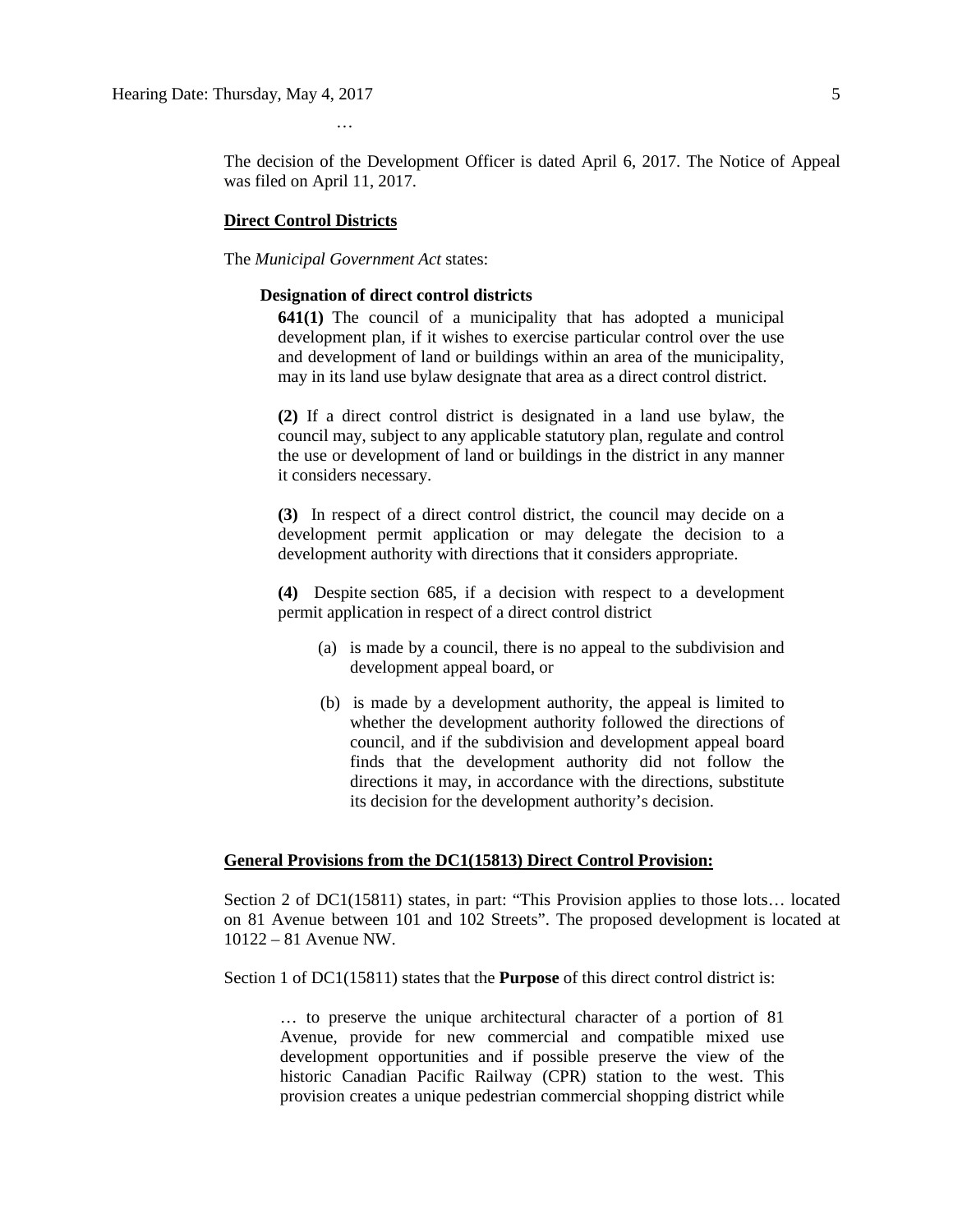ensuring future development is compatible with the character of buildings with historic false Façades.

With respect to the listed **uses** in this direct control district, section 3 of DC1(15811) states that "Permitted and Discretionary Uses in this Provision shall be as prescribed in the (CB2) General Business Zone with the addition of Live Work Units as a Permitted Use."

The proposed development is for the addition of a **Minor Alcohol Sales** use, which is a **Discretionary Use** under section 340.3(18) of the CB2 Zone.

The proposed Minor Alcohol Sales use will be Accessory to an existing **Creation and Production Establishment,** which is a **Permitted Use** under section 340.2(7) of the CB2 Zone.

Section 7.4(32) states: "**Minor Alcohol Sales,** means development used for the retail sale of any and all types of alcoholic beverages to the public. This Use may include retail sales of related products such as soft drinks and snack foods. The maximum Floor Area for this Use shall be no more than  $275 \text{ m}^2$  per individual business premises."

Section 7.4(13) states: "**Creation and Production Establishments** means development used for the custom creation or small-scale fabrication of goods produced in limited quantity, or for the creation, training and rehearsal of performance arts. Accessory Uses may include the retail sale of goods produced on Site. Typical uses include literary, visual, craft, design, and interdisciplinary and performance arts studios."

With respect to **development and design regulations** governing this direct control district, section 4(a) of DC1(15811) states: "Except as modified below, development regulations in this Provision shall be as prescribed in the (CB2) General Business Zone and as modified by the Pedestrian Commercial Shopping Street Overlay, notwithstanding subsection 800.2(2)(a) of the Zoning Bylaw<sup>[1](#page-5-0)</sup>."

#### *Separation Distance*

Section 85(1) states that "Any Major Alcohol Sales or Minor Alcohol Sales shall not be located less than 500 m from any other Major Alcohol Sales or Minor Alcohol Sales."

#### **Development Officer's Determination**

The Development Officer noted that Minor Alcohol Sales is a Discretionary Use in the CB2 General Business Zone, referenced section 85(1), and made the following determination:

There are 5 development permits approved for alcohol sales within 500 m of the subject site:

<span id="page-5-0"></span><sup>&</sup>lt;sup>1</sup> Section 800.2(2)(a) of the *Edmonton Zoning Bylaw* states: "The Overlay shall not be used in conjunction with a Direct Control Provision".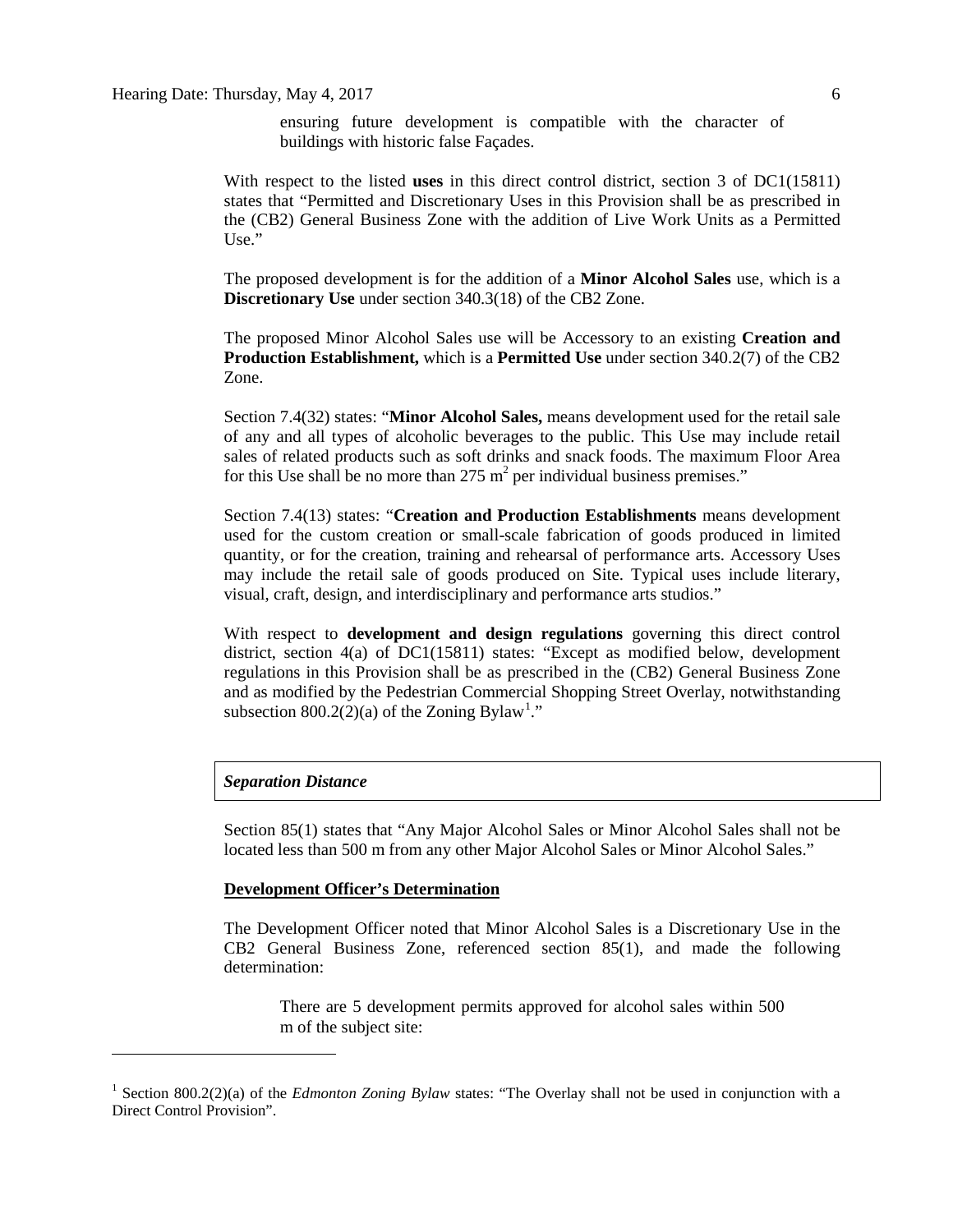- Minor Alcohol Sales 158 m away at 10058 82 Avenue NW.
- Minor Alcohol Sales 178 m away at 10028 82 Avenue NW.
- Minor Alcohol Sales 273 m away at 8035 104 Street NW
- Major Alcohol Sales 320 m away at 7808 Gateway Boulevard NW.
- Minor Alcohol Sales 440 m away at 8161 99 Street NW.

Notwithstanding Section 11 of this Bylaw, a Development Officer shall only grant a variance to subsection  $85(1)$  or subsection  $85(2)$  as outlined in subsections 85(7), 85(8) and 85(9). (Reference Section 85(6)) - subsections (7), (8) and (9) do not apply to the proposed development.

#### Notice to Applicant/Appellant

Provincial legislation requires that the Subdivision and Development Appeal Board issue its official decision in writing within fifteen days of the conclusion of the hearing. Bylaw No. 11136 requires that a verbal announcement of the Board's decision shall be made at the conclusion of the hearing of an appeal, but the verbal decision is not final nor binding on the Board until the decision has been given in writing in accordance with the *Municipal Government Act.*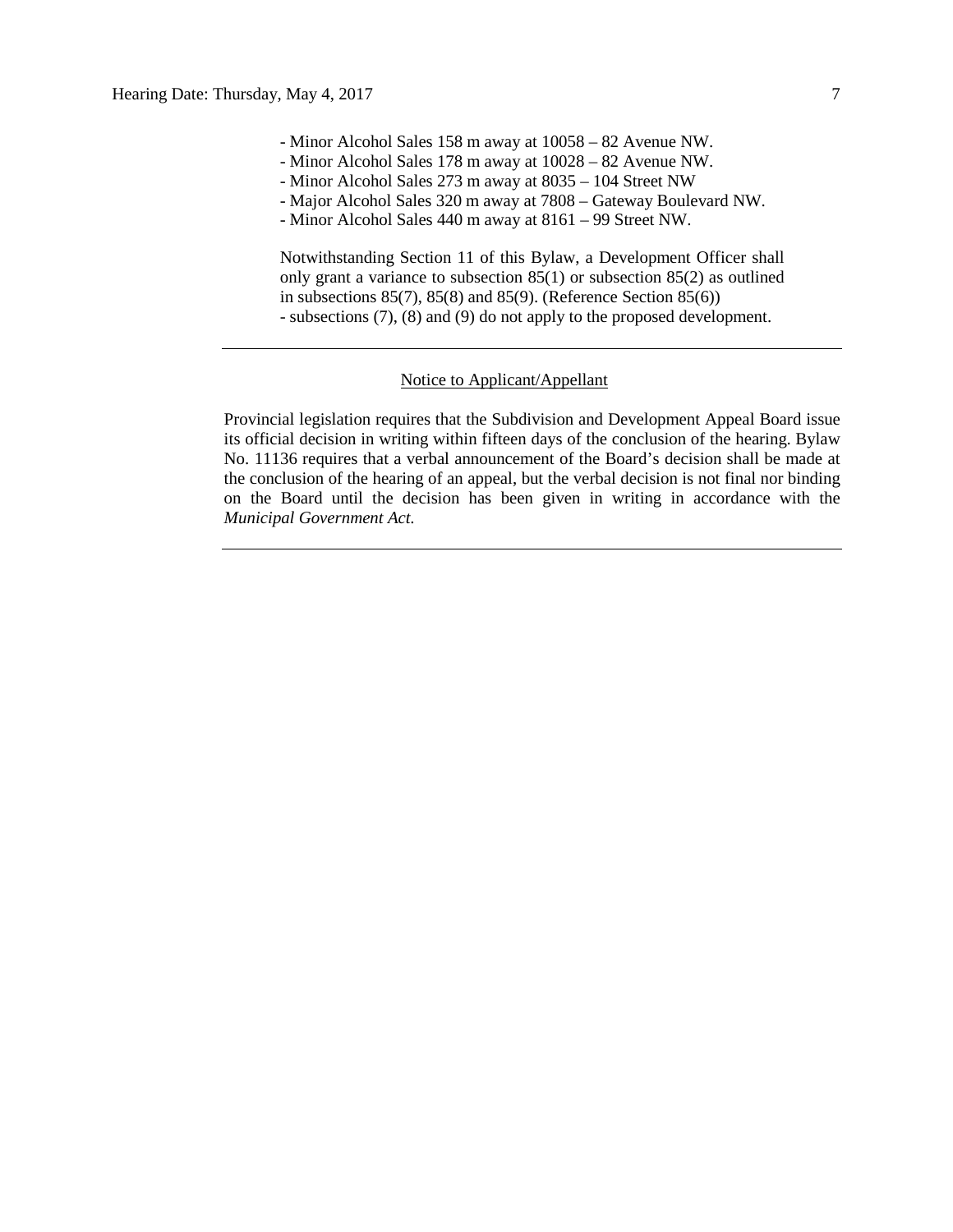| <b>nonton</b>                                                                                                                                                                                                                                                                                          | Project Number: 242085428-001<br><b>Application Date:</b><br>FEB 27, 2017<br>Printed:<br>April 26, 2017 at 3:29 PM |  |  |  |  |  |  |  |  |
|--------------------------------------------------------------------------------------------------------------------------------------------------------------------------------------------------------------------------------------------------------------------------------------------------------|--------------------------------------------------------------------------------------------------------------------|--|--|--|--|--|--|--|--|
| <b>Application for</b>                                                                                                                                                                                                                                                                                 | 1 of 2<br>Page:                                                                                                    |  |  |  |  |  |  |  |  |
| <b>Major Development Permit</b>                                                                                                                                                                                                                                                                        |                                                                                                                    |  |  |  |  |  |  |  |  |
| This document is a Development Permit Decision for the development application described below.                                                                                                                                                                                                        |                                                                                                                    |  |  |  |  |  |  |  |  |
| Applicant                                                                                                                                                                                                                                                                                              | Property Address(es) and Legal Description(s)<br>10122 - 81 AVENUE NW<br>Plan I Blk 60 Lot 19                      |  |  |  |  |  |  |  |  |
|                                                                                                                                                                                                                                                                                                        | <b>Specific Address(es)</b>                                                                                        |  |  |  |  |  |  |  |  |
|                                                                                                                                                                                                                                                                                                        | Suite:<br>10122 - 81 AVENUE NW                                                                                     |  |  |  |  |  |  |  |  |
|                                                                                                                                                                                                                                                                                                        | Entryway: 10122 - 81 AVENUE NW                                                                                     |  |  |  |  |  |  |  |  |
|                                                                                                                                                                                                                                                                                                        | Building: 10122 - 81 AVENUE NW                                                                                     |  |  |  |  |  |  |  |  |
| <b>Scope of Application</b>                                                                                                                                                                                                                                                                            |                                                                                                                    |  |  |  |  |  |  |  |  |
| To add Minor Alcohol Sales as an Accessory Use to an existing Creation and Production Establishment. (STRATHCONA SPIRITS)                                                                                                                                                                              |                                                                                                                    |  |  |  |  |  |  |  |  |
| <b>Permit Details</b>                                                                                                                                                                                                                                                                                  |                                                                                                                    |  |  |  |  |  |  |  |  |
| Class of Permit: Class B                                                                                                                                                                                                                                                                               | Contact Person:                                                                                                    |  |  |  |  |  |  |  |  |
| Gross Floor Area (sq.m.): 68.2                                                                                                                                                                                                                                                                         | Lot Grading Needed?: N                                                                                             |  |  |  |  |  |  |  |  |
| New Sewer Service Required: N                                                                                                                                                                                                                                                                          | NumberOfMainFloorDwellings:                                                                                        |  |  |  |  |  |  |  |  |
| Site Area (sq. m.): 402                                                                                                                                                                                                                                                                                | Stat. Plan Overlay/Annex Area: (none)                                                                              |  |  |  |  |  |  |  |  |
| I/We certify that the above noted details are correct.                                                                                                                                                                                                                                                 |                                                                                                                    |  |  |  |  |  |  |  |  |
| Applicant signature:                                                                                                                                                                                                                                                                                   |                                                                                                                    |  |  |  |  |  |  |  |  |
| <b>Development Application Decision</b><br>Refused                                                                                                                                                                                                                                                     |                                                                                                                    |  |  |  |  |  |  |  |  |
| <b>Reason for Refusal</b><br>1. Minor Alcohol Sales is listed as a Discretionary Use in the CB2 Zone. (Reference Bylaw 15811 Section 3, and Bylaw 12800<br>Section 340.3(18))                                                                                                                          |                                                                                                                    |  |  |  |  |  |  |  |  |
| 2. Any Major Alcohol Sales or Minor Alcohol Sales shall not be located less than 500 m from any other Major Alcohol Sales or<br>Minor Alcohol Sales. (Reference Section 85(1))                                                                                                                         |                                                                                                                    |  |  |  |  |  |  |  |  |
| There are 5 development permits approved for alcohol sales within 500 m of the subject site:<br>- Minor Alcohol Sales 158 m away at 10058 – 82 Avenue NW.<br>- Minor Alcohol Sales 178 m away at 10028 – 82 Avenue NW.                                                                                 |                                                                                                                    |  |  |  |  |  |  |  |  |
| - Minor Alcohol Sales 273 m away at 8035 - 104 Street NW<br>- Major Alcohol Sales 320 m away at 7808 – Gateway Boulevard NW.<br>- Minor Alcohol Sales 440 m away at 8161 - 99 Street NW.                                                                                                               |                                                                                                                    |  |  |  |  |  |  |  |  |
| Notwithstanding Section 11 of this Bylaw, a Development Officer shall only grant a variance to subsection 85(1) or subsection<br>85(2) as outlined in subsections 85(7), 85(8) and 85(9). (Reference Section 85(6))<br>- subsections $(7)$ , $(8)$ and $(9)$ do not apply to the proposed development. |                                                                                                                    |  |  |  |  |  |  |  |  |
| <b>Rights of Appeal</b><br>The Applicant has the right of appeal within 14 days of receiving notice of the Development Application Decision, as outlined in<br>Chapter 24, Section 683 through 689 of the Municipal Government Amendment Act.                                                          |                                                                                                                    |  |  |  |  |  |  |  |  |
| Issue Date: Apr 06, 2017<br>Development Authority: BELZILE, PAUL                                                                                                                                                                                                                                       |                                                                                                                    |  |  |  |  |  |  |  |  |
| THIS IS NOT A PERMIT                                                                                                                                                                                                                                                                                   |                                                                                                                    |  |  |  |  |  |  |  |  |
|                                                                                                                                                                                                                                                                                                        |                                                                                                                    |  |  |  |  |  |  |  |  |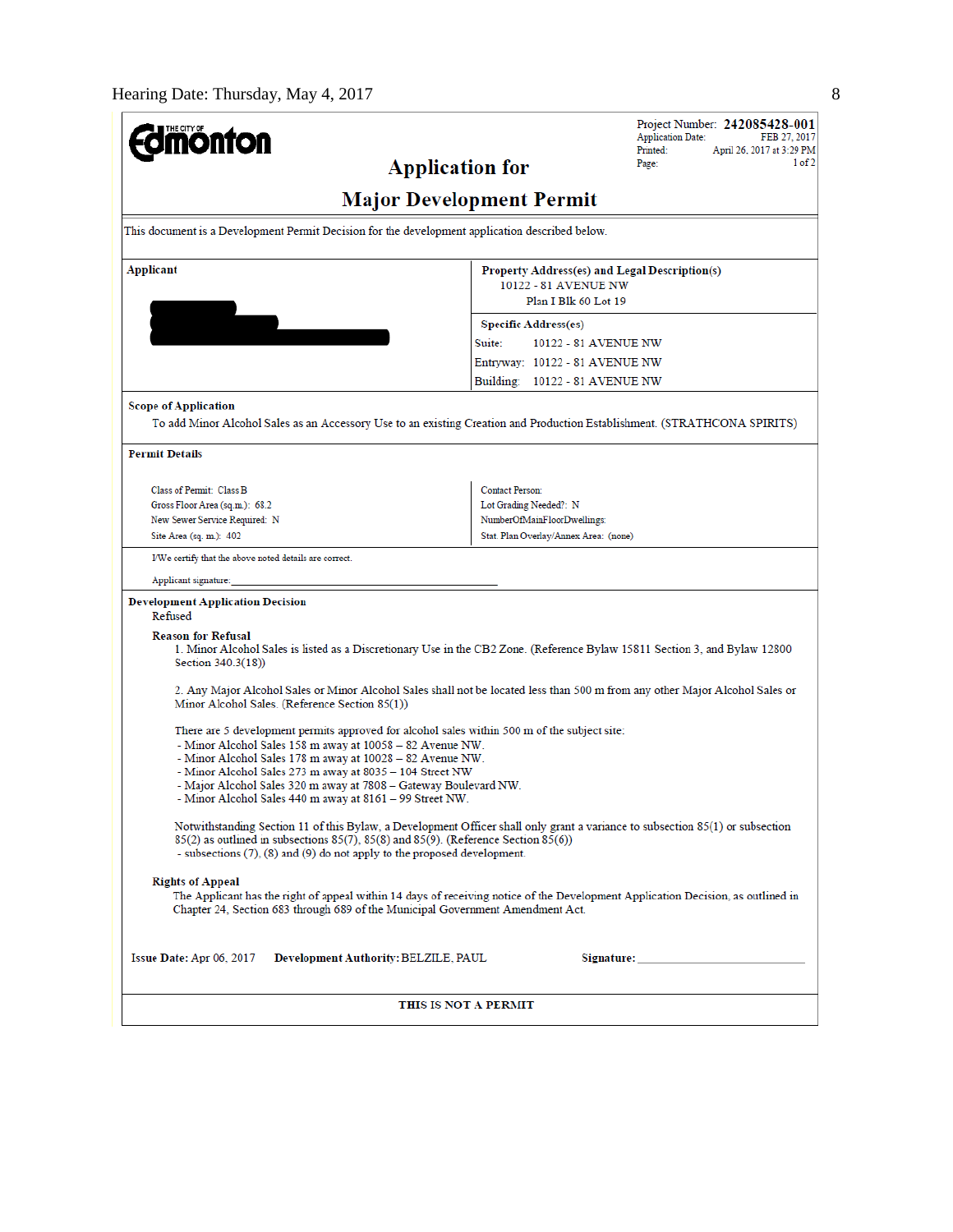| <b>Edmonton</b>                                 |                                         |                                |                      | <b>Application Date:</b><br>Printed: | Project Number: 242085428-001<br>FEB 27, 2017<br>April 26, 2017 at 3:29 PM |  |  |  |  |
|-------------------------------------------------|-----------------------------------------|--------------------------------|----------------------|--------------------------------------|----------------------------------------------------------------------------|--|--|--|--|
|                                                 |                                         | <b>Application for</b>         |                      | Page:                                | $2$ of $2$                                                                 |  |  |  |  |
| <b>Major Development Permit</b>                 |                                         |                                |                      |                                      |                                                                            |  |  |  |  |
| Fees                                            |                                         |                                |                      |                                      |                                                                            |  |  |  |  |
| Major Dev. Application Fee<br>Total GST Amount: | <b>Fee Amount</b><br>\$500.00<br>\$0.00 | <b>Amount Paid</b><br>\$500.00 | Receipt#<br>03950250 | <b>Date Paid</b><br>Feb 28, 2017     |                                                                            |  |  |  |  |
| <b>Totals for Permit:</b>                       | \$500.00                                | \$500.00                       |                      |                                      |                                                                            |  |  |  |  |
|                                                 |                                         |                                |                      |                                      |                                                                            |  |  |  |  |
|                                                 |                                         |                                |                      |                                      |                                                                            |  |  |  |  |
|                                                 |                                         |                                |                      |                                      |                                                                            |  |  |  |  |
|                                                 |                                         |                                |                      |                                      |                                                                            |  |  |  |  |
|                                                 |                                         |                                |                      |                                      |                                                                            |  |  |  |  |
|                                                 |                                         |                                |                      |                                      |                                                                            |  |  |  |  |
|                                                 |                                         |                                |                      |                                      |                                                                            |  |  |  |  |
|                                                 |                                         |                                |                      |                                      |                                                                            |  |  |  |  |
|                                                 |                                         |                                |                      |                                      |                                                                            |  |  |  |  |
|                                                 |                                         |                                |                      |                                      |                                                                            |  |  |  |  |
|                                                 |                                         |                                |                      |                                      |                                                                            |  |  |  |  |
|                                                 |                                         |                                |                      |                                      |                                                                            |  |  |  |  |
|                                                 |                                         |                                |                      |                                      |                                                                            |  |  |  |  |
|                                                 |                                         |                                |                      |                                      |                                                                            |  |  |  |  |
|                                                 |                                         |                                |                      |                                      |                                                                            |  |  |  |  |
|                                                 |                                         |                                |                      |                                      |                                                                            |  |  |  |  |
|                                                 |                                         |                                |                      |                                      |                                                                            |  |  |  |  |
|                                                 |                                         |                                |                      |                                      |                                                                            |  |  |  |  |
|                                                 |                                         |                                |                      |                                      |                                                                            |  |  |  |  |
|                                                 |                                         |                                |                      |                                      |                                                                            |  |  |  |  |
|                                                 |                                         |                                |                      |                                      |                                                                            |  |  |  |  |
|                                                 |                                         | THIS IS NOT A PERMIT           |                      |                                      |                                                                            |  |  |  |  |
|                                                 |                                         |                                |                      |                                      |                                                                            |  |  |  |  |